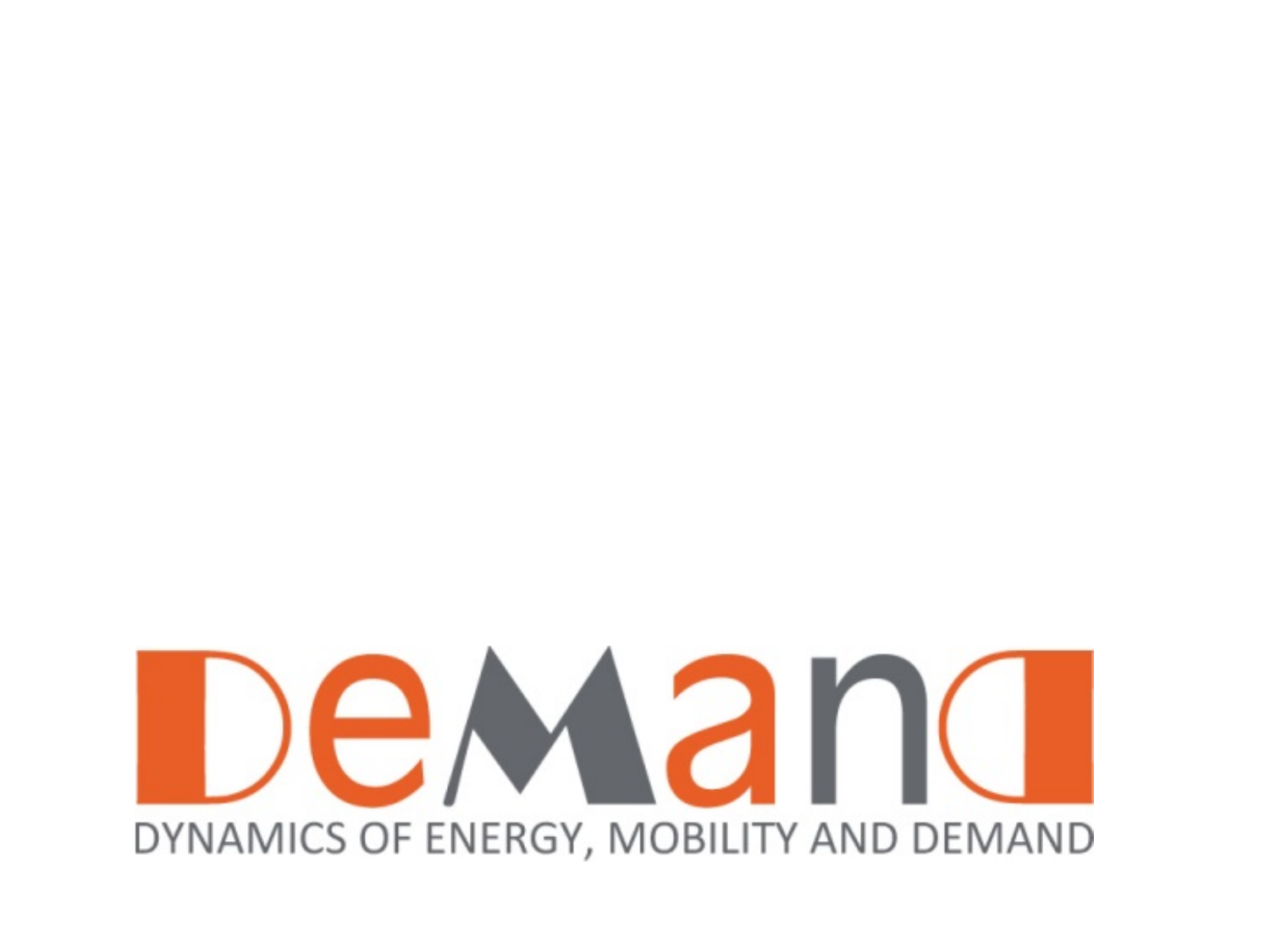We have learned that policies and measures to promote energy efficiency reproduce contemporary meanings of service which are (often) incompatible with radical reductions in carbon emissions.





Efficiency measures reproduce the status quo

Unsustainable meanings of comfort and demand are baked into technological 'solutions'

Technologies make and do not just meet demand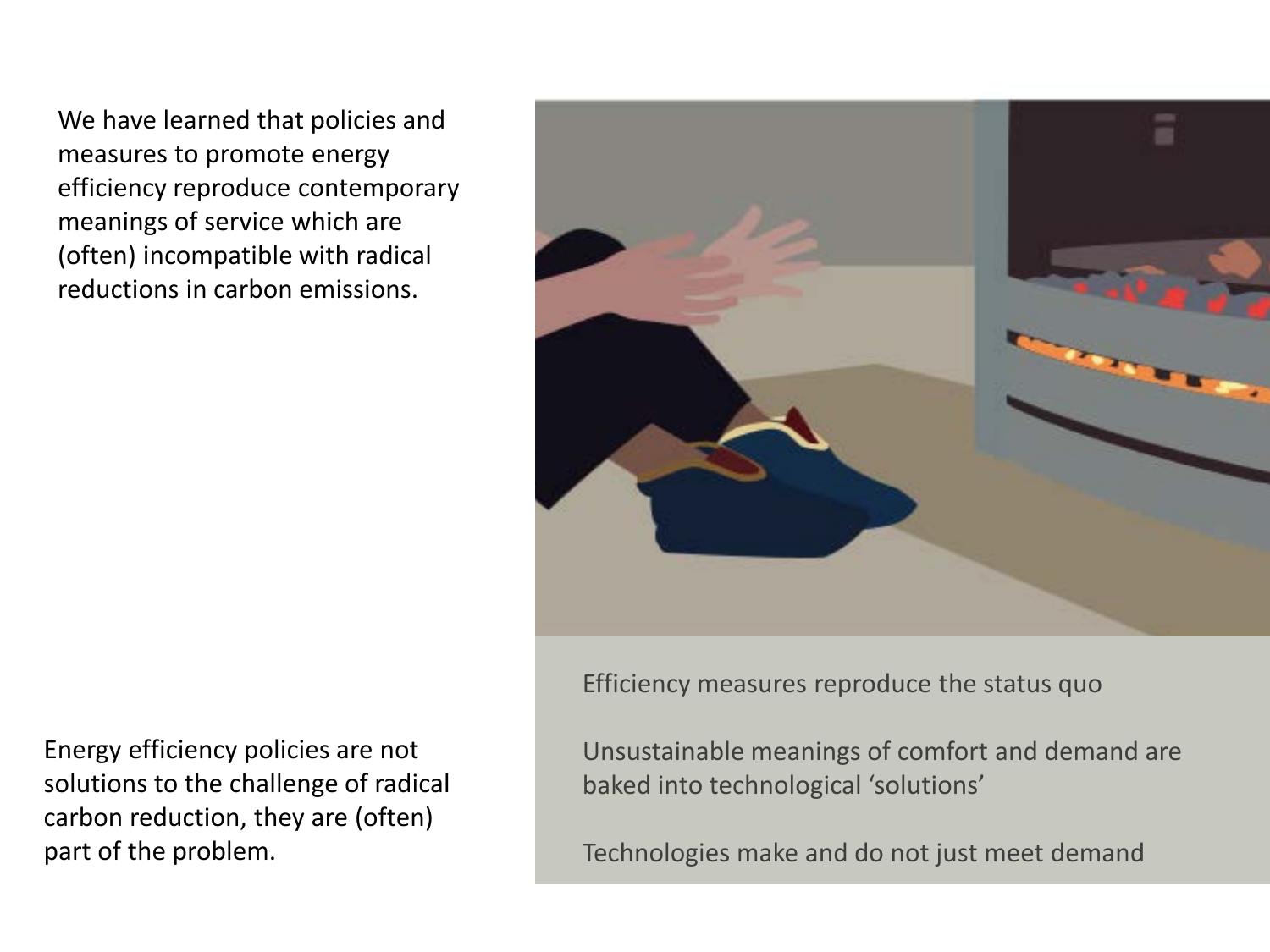Even efficient appliances enable increasingly energy demanding systems and networks of provision



In Hanoi and Bangkok, fridge freezers enable the diffusion of 'Western' diets, and resistance to these trends as well.

Appliances have a role in transforming ideas of care and convenience, wellbeing and food safety.

We have learned that increases and reductions in energy demand depend not on appliances alone but on how they are embedded in systems and networks of provision.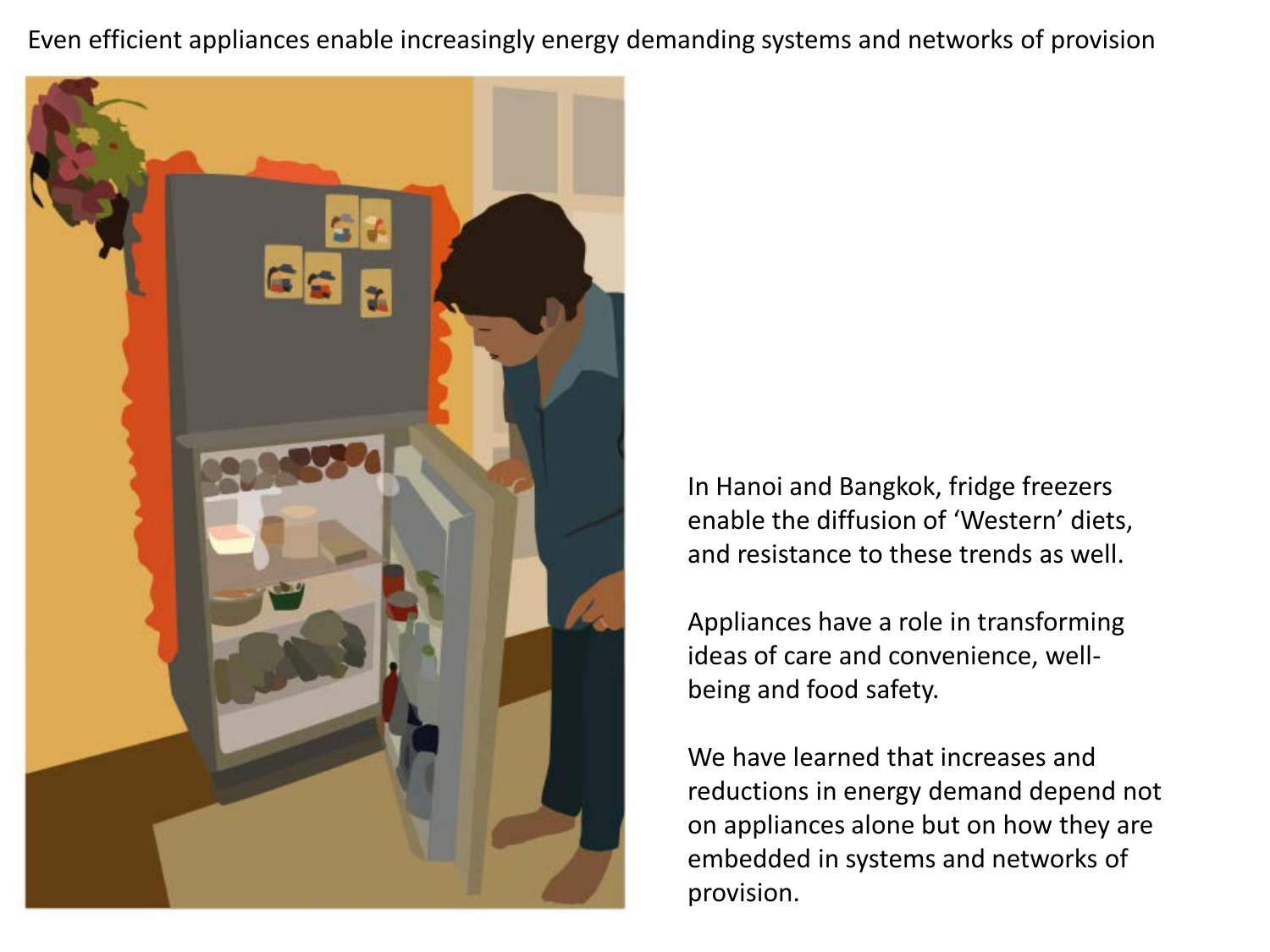We have learned about how activities are scheduled and sequenced across days, weeks and seasons, and about the potential for flexibility at every 'scale'.



We know how changing technologies, patterns of employment, and societal rhythms constitute each other and we know more about where opportunities to reduce peak demand really lie.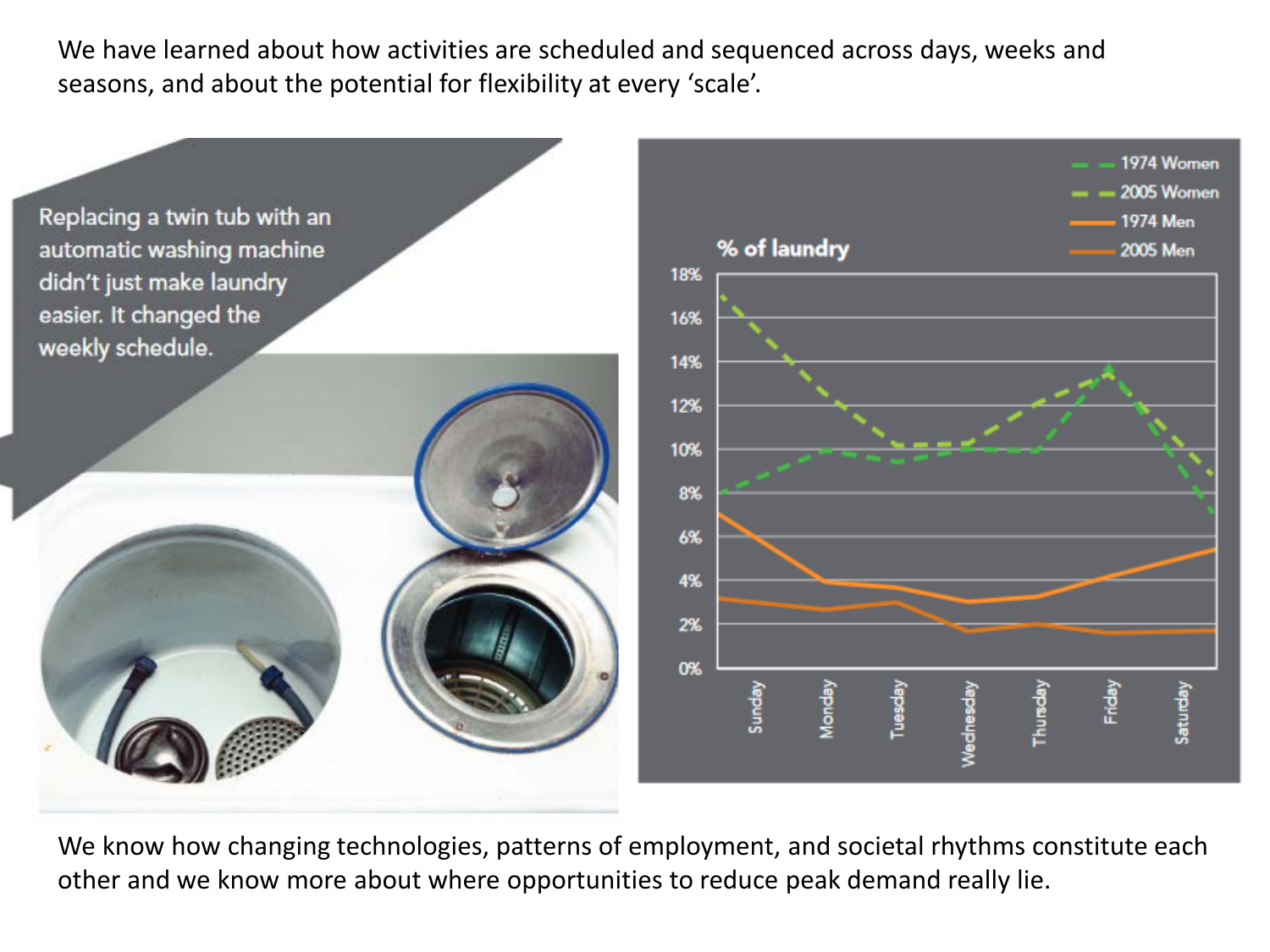We know a lot more about the living, breathing dynamics of energy demand and daily life

We know about forms of

Frequency Duration Synchronicity

We know that all of this is critical intelligence for demand management in an age of renewable supply.

#### Electricity use by appliance **Weekends** Weekdays

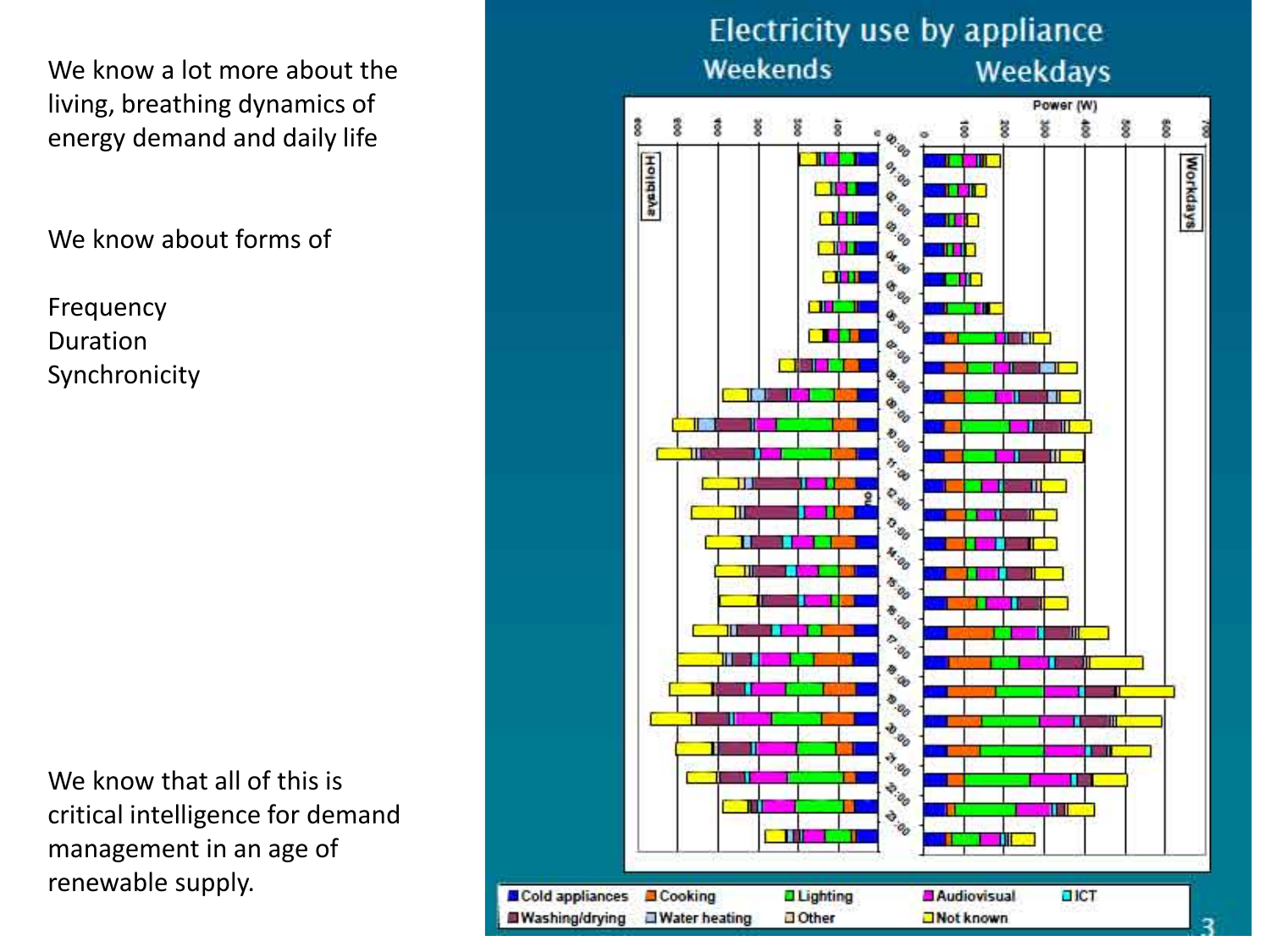We know about the histories and combinations of provision and practice that underpin rapid increases in demand – e.g. for leisure mobility amongst older people.

We know how different age cohorts encounter changing opportunities and ideas about travel and well being.

We know that more and less energy demanding arrangements co-exist today and that the future is not fixed.

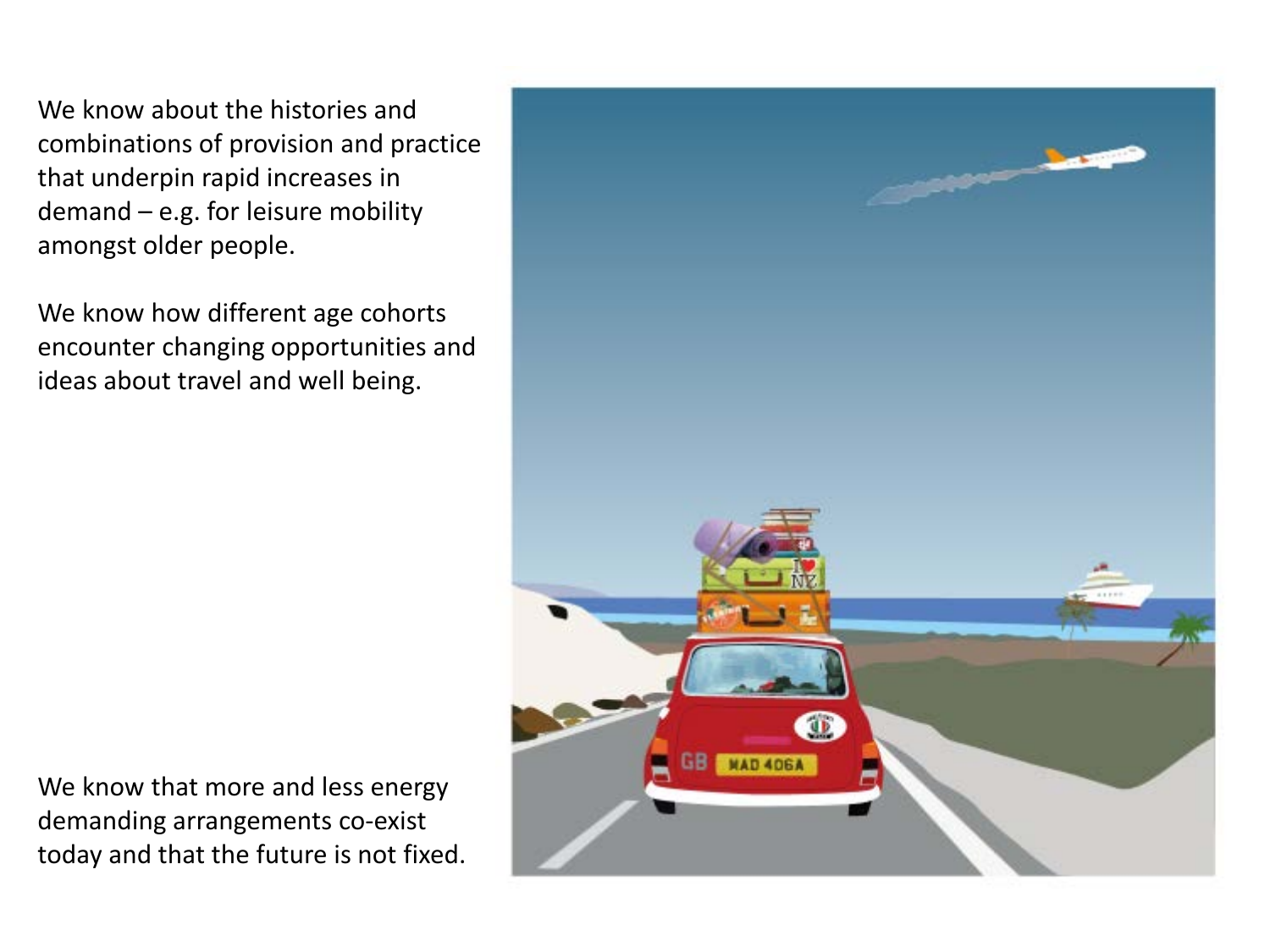We know how patterns of 'car dependence' become established, and we know that trends like these have different implications for different parts of society.

In daily life practices that matter for travel and for energy demand intersect - but not in research and not in policy.

We know that effective demand reduction depends on overcoming these divides.

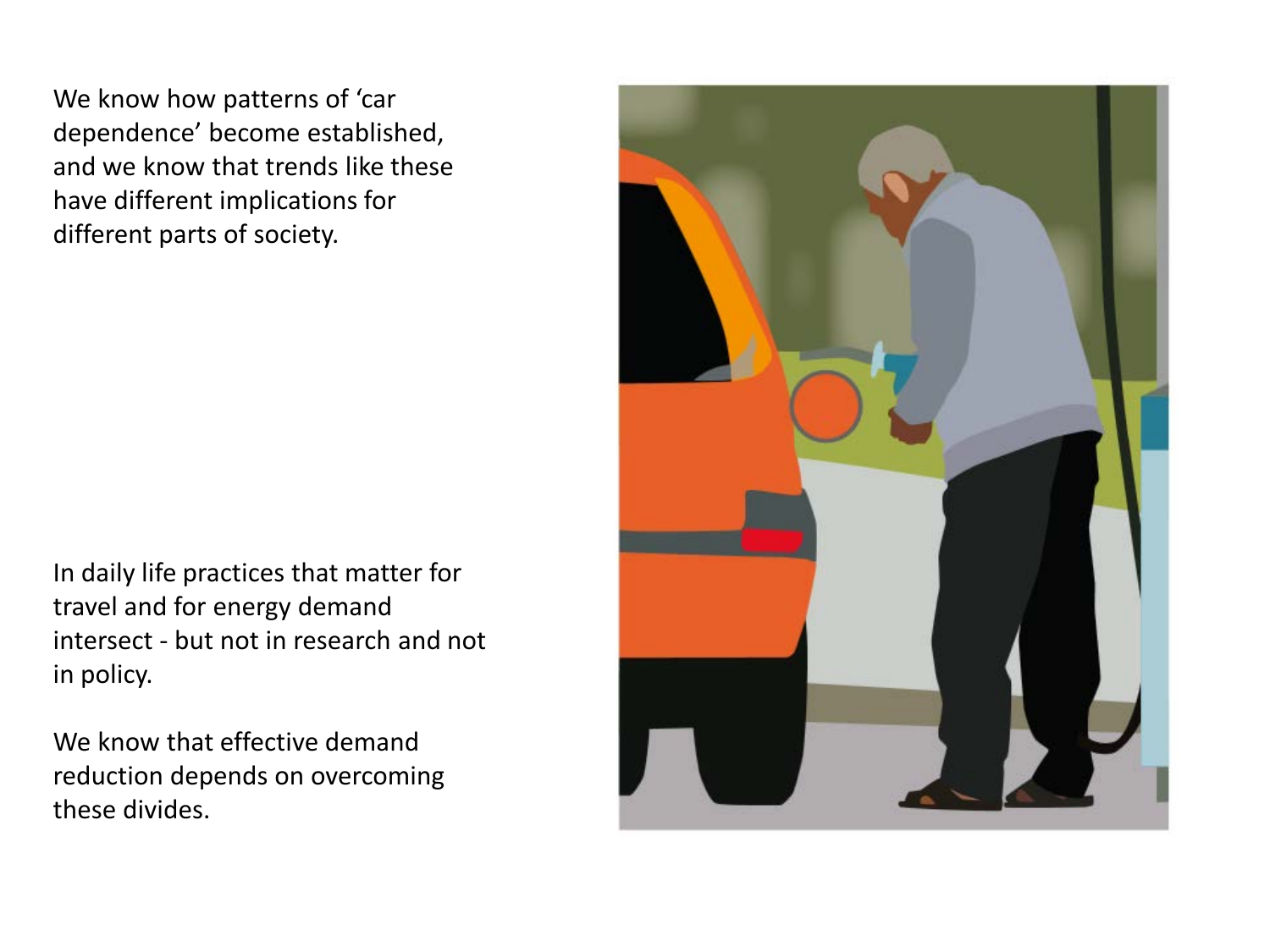Transport researchers talk of the demand for travel as 'derived' demand.

It is derived from what it is that people do. The same applies to all other forms of energy demand.

We have helped lots of people to ask different questions and collect different evidence about how demand is constituted, how it changes and how it can be steered.

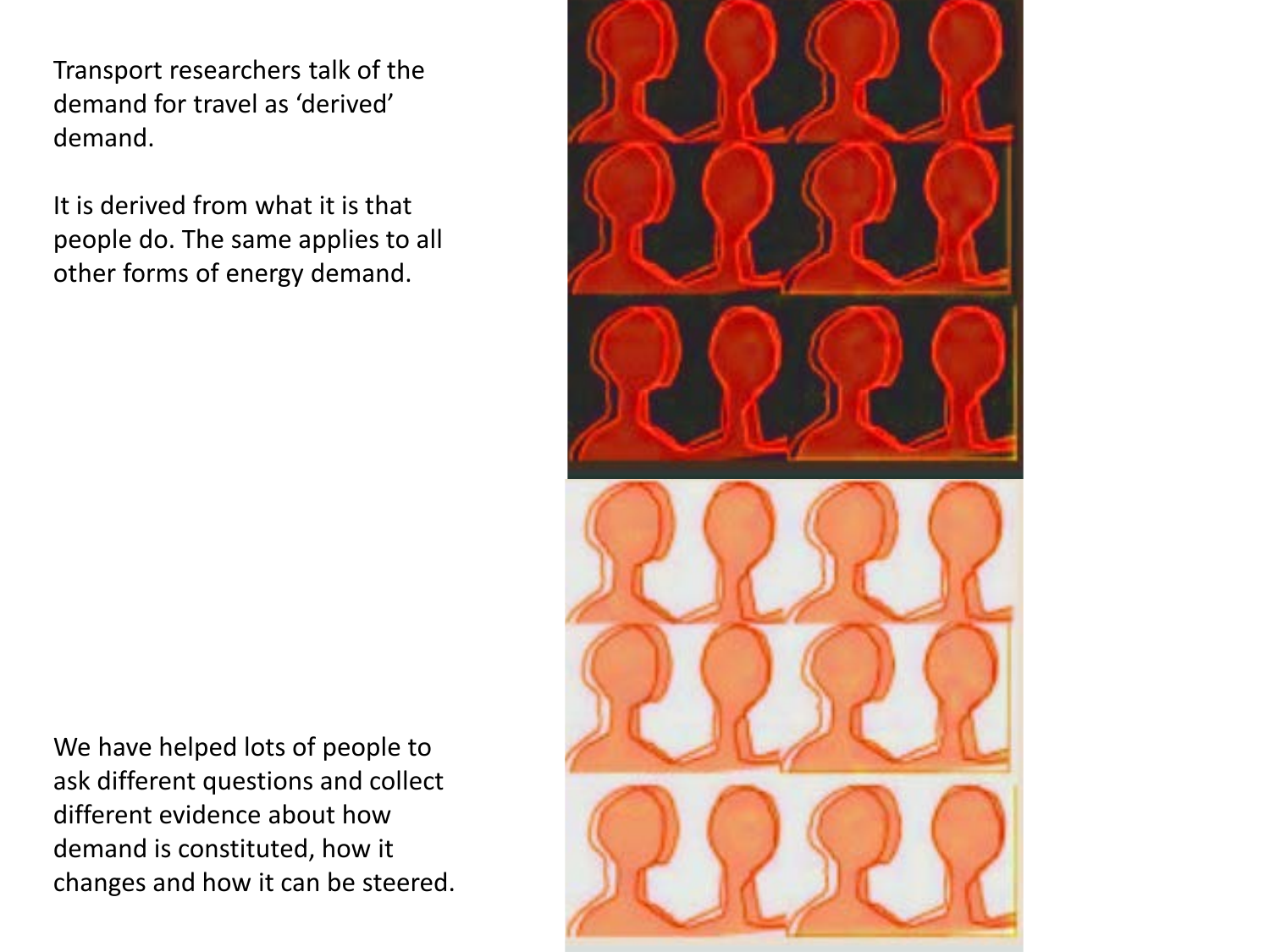### For example..



Into which other sequences of practices does car-driving fit?



Carrying things or people

Reducing demand for the car means improving the cargo-capacity of other means of transport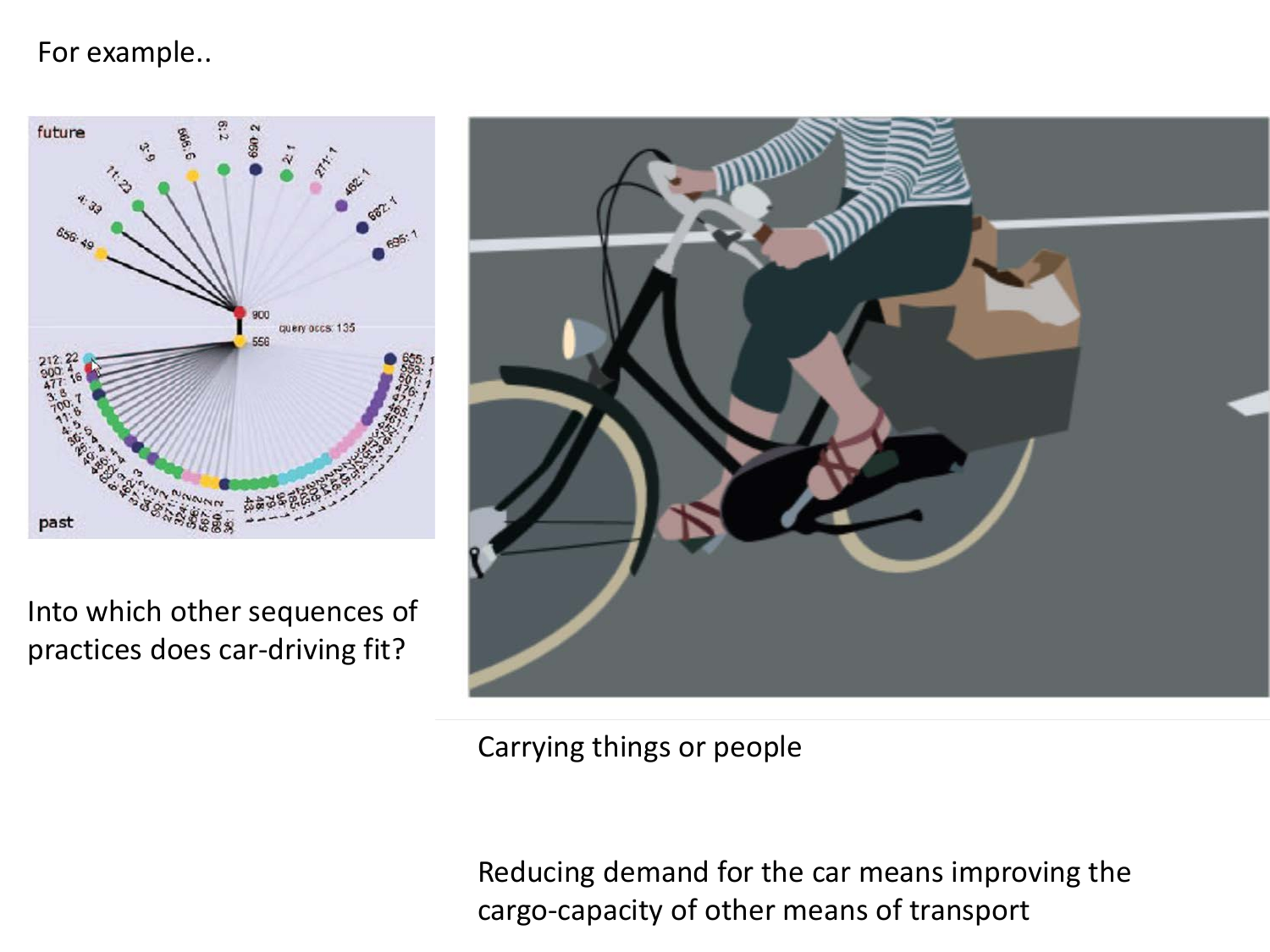Digital infrastructures and technologies are reconfiguring demand

Online shopping Business travel The internet of things Automatic updating

**First, second and third order demands**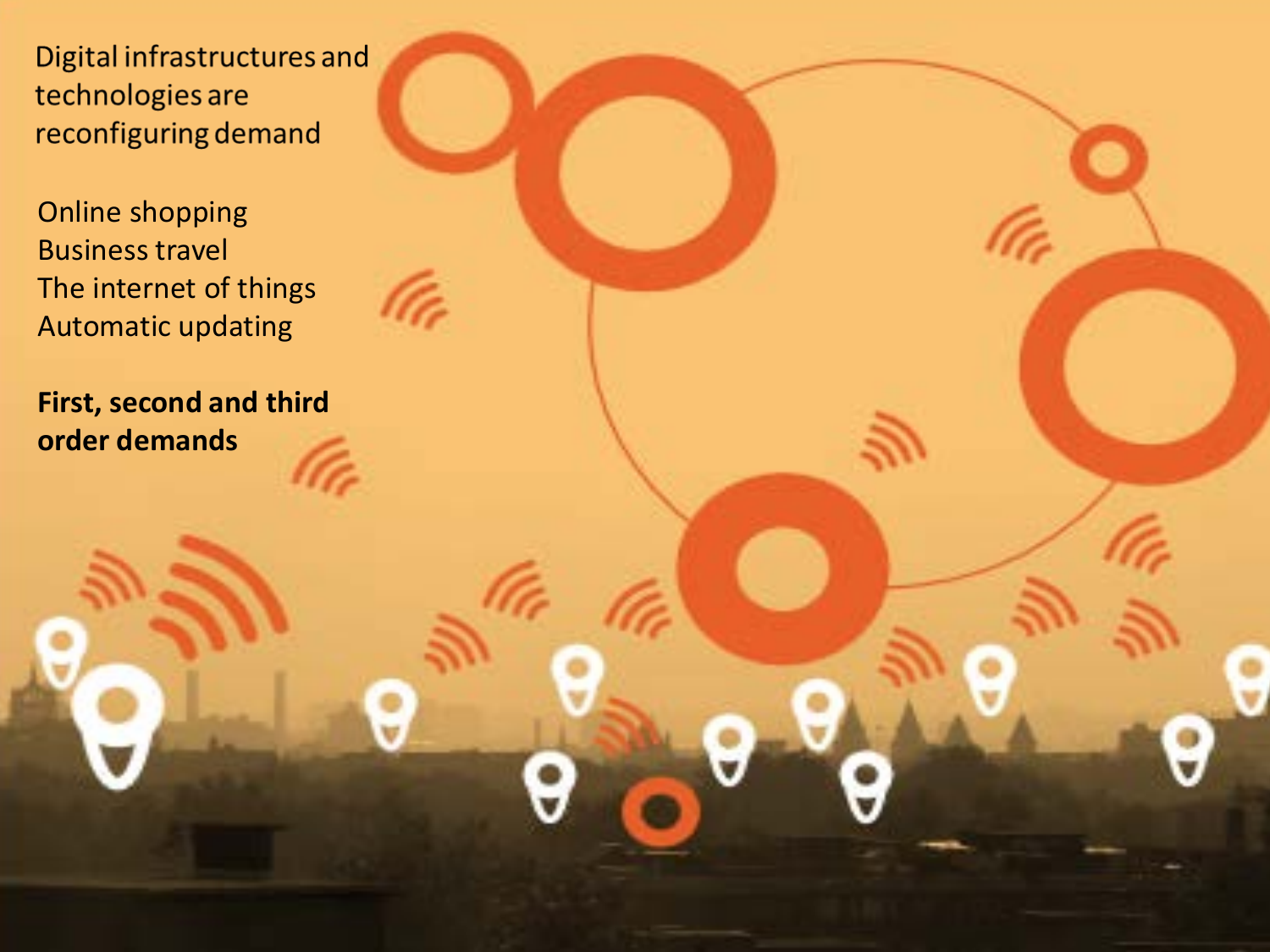Interconnections revealed

Mobile phone Water Garage doors Automatic locking Gas central heating **Computers** Traffic lights Cash machines Petrol pumps And a lot more…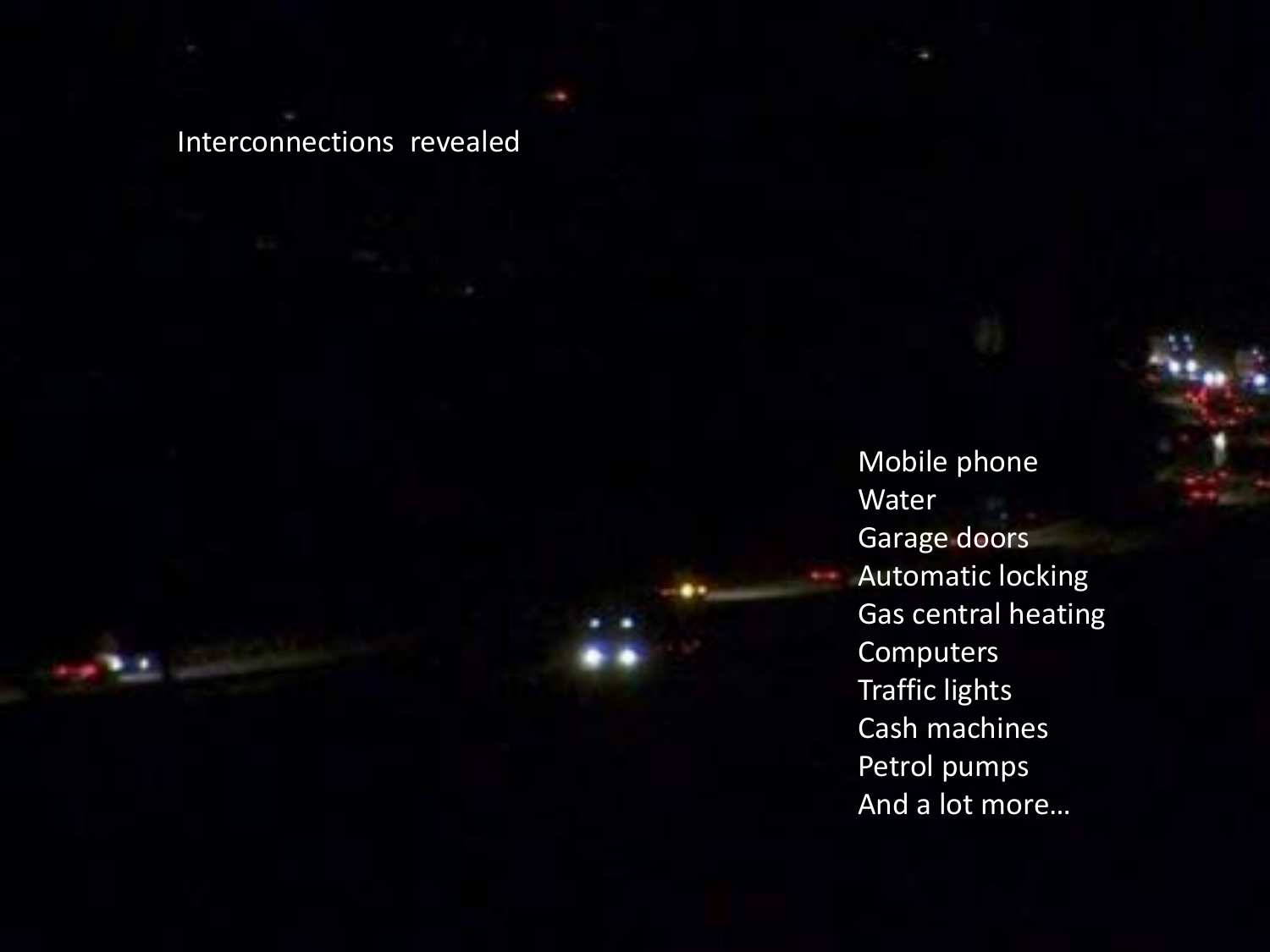We have learned that standards intended to reduce energy demand can lead to escalating energy consumption.

Property markets Office work Grade A office specification

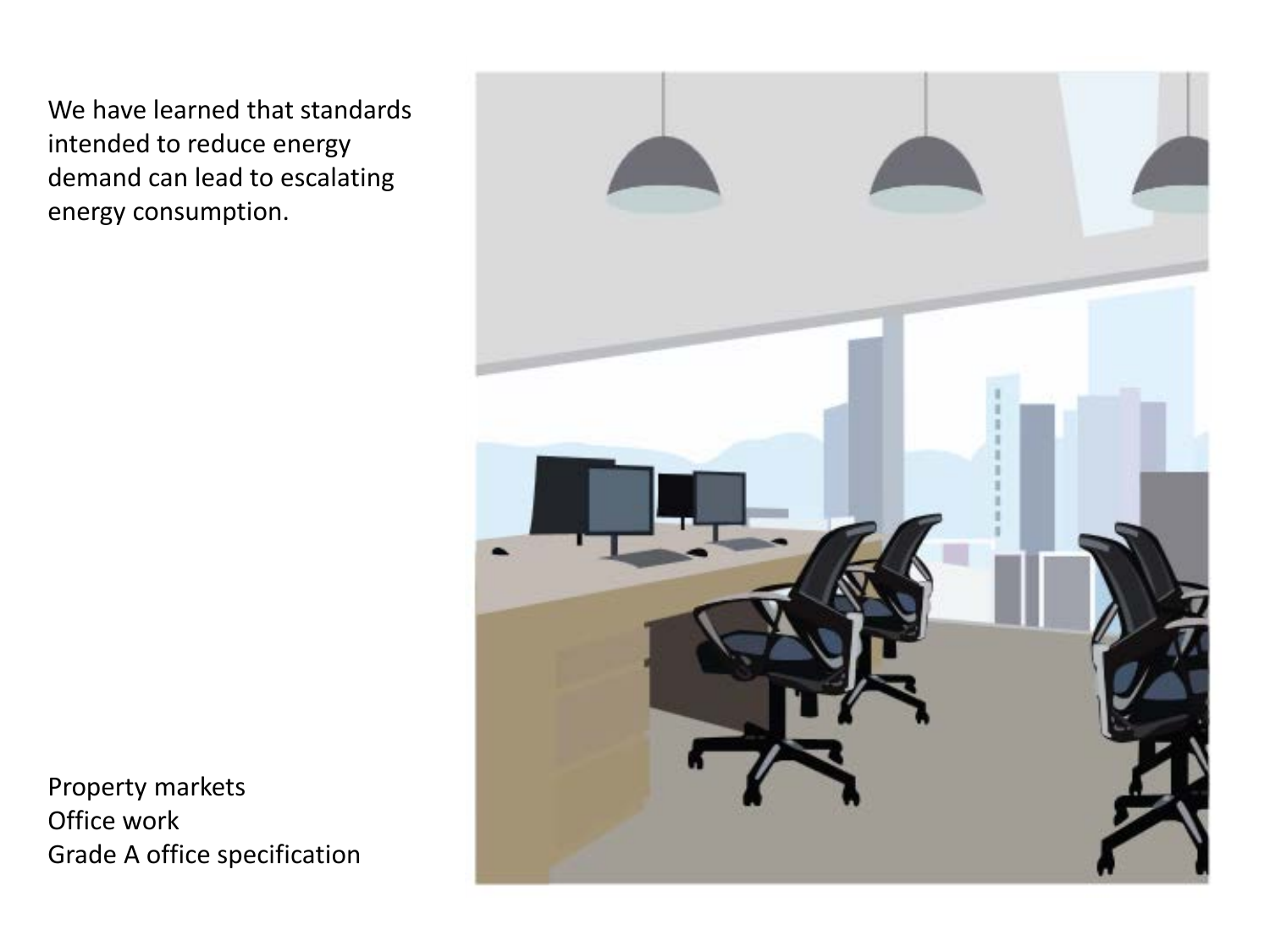Institutional rhythms generate peak demands.

Different working arrangements reduce demand.



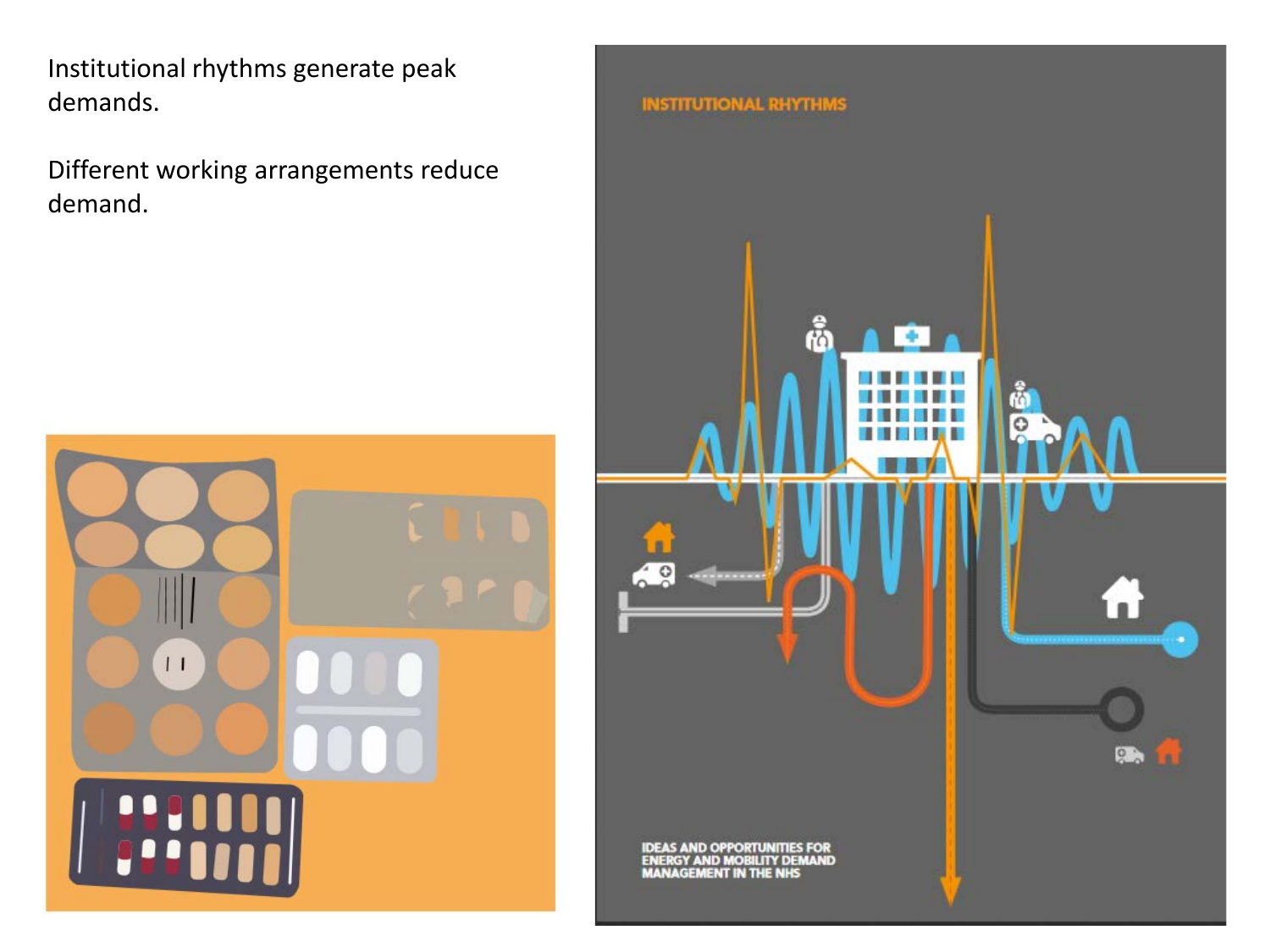We have learned that not all policy that matters for energy demand is 'energy policy'

Competition for students and rankings means that university libraries are open 24 hours a day.

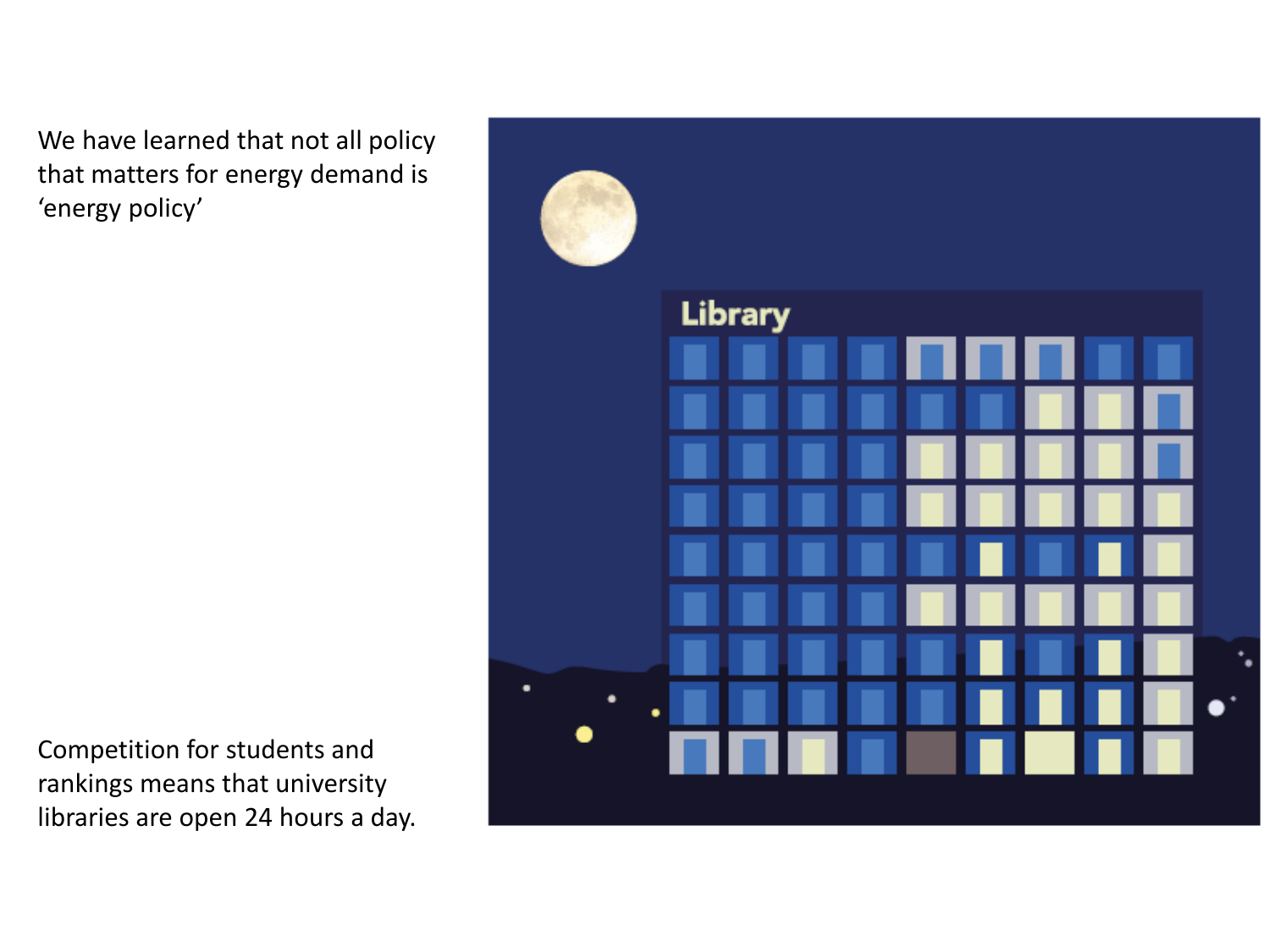There is massive potential for using non-energy policy to reduce energy demand.

## INVIS **IBLEE NERGY POLIC YINVI SIBLE ENERG YPOLI CYINV ISIBL**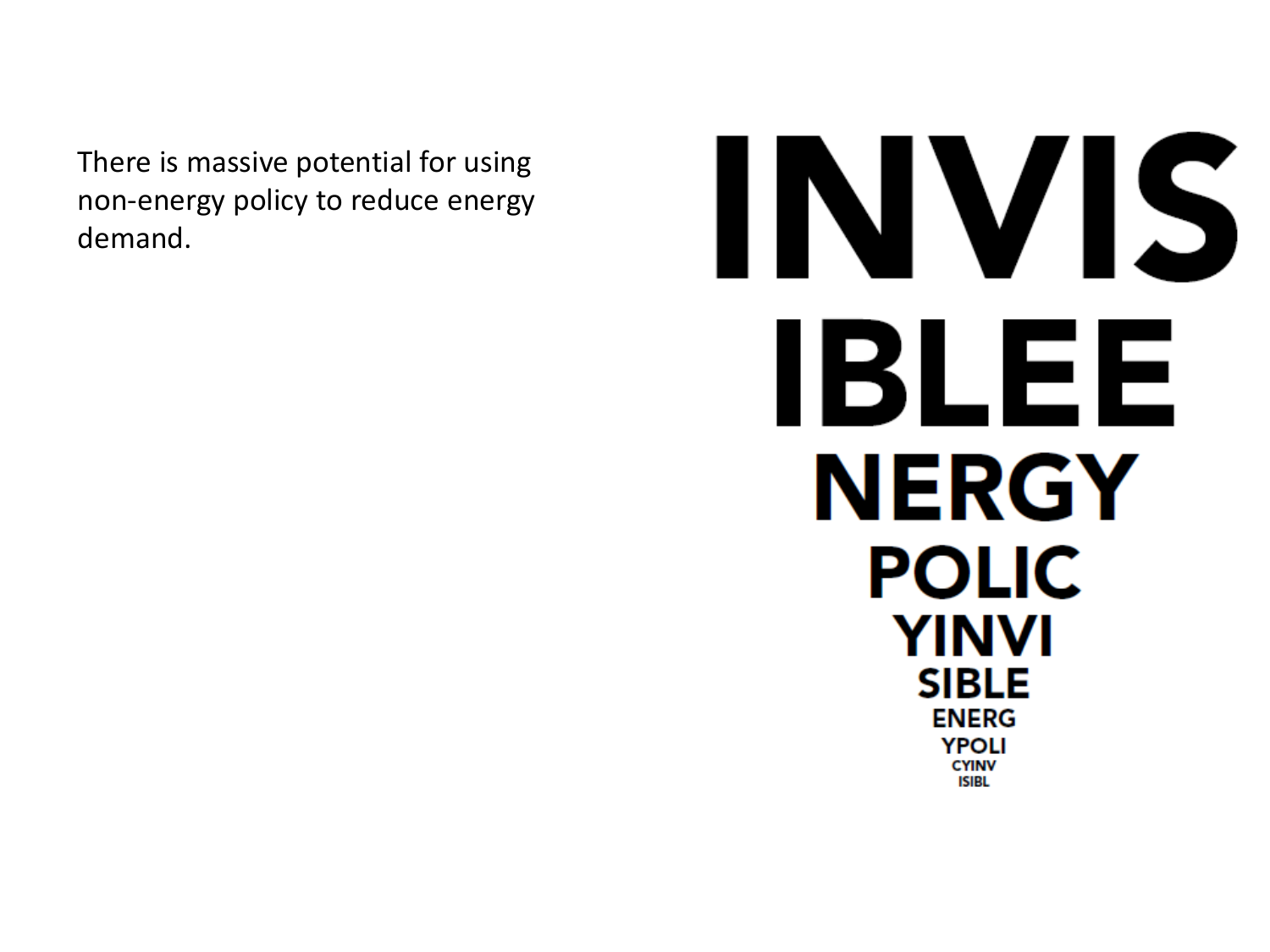### Reducing demand depends on understanding what energy is used for and how this changes

Technologies and infrastructures make and do not simply meet demand

### The timing and location of demand is an outcome of societal and institutional rhythms

Energy demands are shaped by energy policy, but also by many non-energy policies. These can be used to reduce demand.

### We have helped shift agendas in research and policy

We have shown what it takes to intervene in demand and we have shown that the future is not the present and it is not fixed.

www.demand.ac.uk

for details of DEMAND's research and for the ideas, interest and evidence we have generated.

# DYNAMICS OF ENERGY, MOBILITY AND DEMAND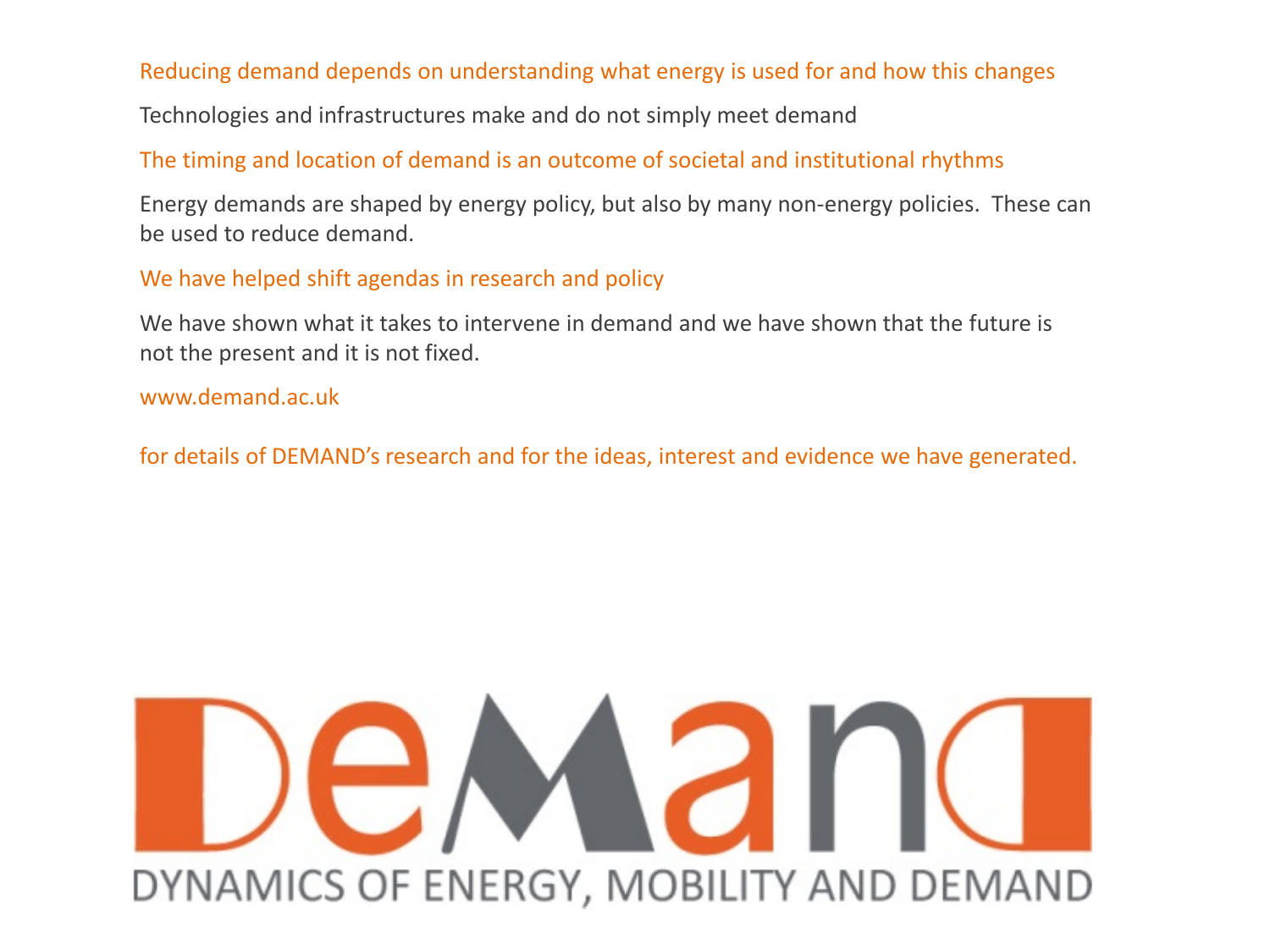## The Nexus of Practices

Connections, constellations, practitioners

Edited by **Allison Hui Theodore Schatzki Elizabeth Shove** 



### Infrastructures in practice: the evolution of demand in networked societies

Edited by Elizabeth Shove and Frank Trentmann